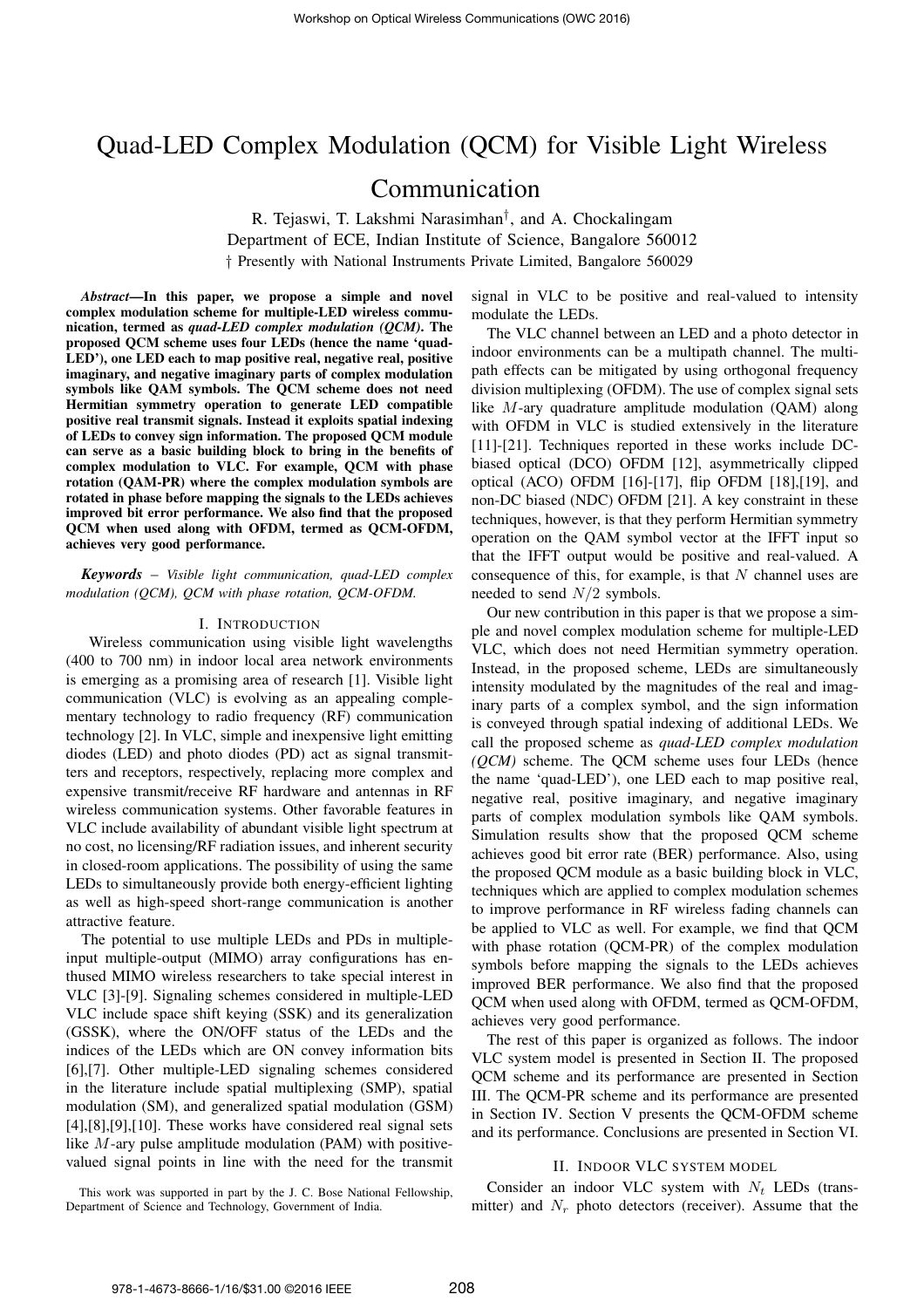

Fig. 1. Geometric set-up of the considered indoor VLC system. A dot represents a photo detector and a cross represents an LED.

LEDs have a Lambertian radiation pattern [22],[23]. In a given channel use, each LED is either OFF or emits light with some intensity which is the magnitude of either the real part or imaginary part of a complex modulation symbol. An LED which is OFF implies a light intensity of zero. Let  $\mathbf{x} = [x_1 \ x_2 \ \cdots \ x_{N_t}]^T$  denote the  $N_t \times 1$  transmit signal vector, where  $x_i$  is the light intensity emitted by the *i*th LED. Let **H** denote the  $N_r \times N_t$  MIMO VLC channel matrix:

$$
\mathbf{H} = \begin{bmatrix} h_{11} & h_{12} & h_{13} & \cdots & h_{1N_t} \\ h_{21} & h_{22} & h_{23} & \cdots & h_{2N_t} \\ \vdots & \vdots & \ddots & \vdots & \vdots \\ h_{N_r 1} & h_{N_r 2} & h_{N_r 3} & \cdots & h_{N_r N_t} \end{bmatrix},
$$
 (1)

where  $h_{ij}$  is the channel gain between jth LED and ith photo detector,  $j = 1, 2, \cdots, N_t$  and  $i = 1, 2, \cdots, N_r$ . As in [4], we consider only the line-of-sight (LOS) paths between the LEDs and the photo detectors. From [22], the LOS channel gain  $h_{ij}$ is calculated as (see Fig. 1 for the definition of various angles in the model)

$$
h_{ij} = \frac{n+1}{2\pi} \cos^n \phi_{ij} \cos \theta_{ij} \frac{A}{R_{ij}^2} \text{rect}\Big(\frac{\theta_{ij}}{FOV}\Big), \qquad (2)
$$

where  $\phi_{ij}$  is the angle of emergence with respect to the jth source (LED) and the normal at the source,  $n$  is the mode number of the radiating lobe given by  $n = \frac{-\ln(2)}{\ln \cos \Phi}$ .  $\frac{-\ln(2)}{\ln \cos \Phi_{\frac{1}{2}}}, \Phi_{\frac{1}{2}}$  is the half-power semiangle of the LED [23],  $\theta_{ij}$  is the angle of incidence at the ith photo detector, A is the area of the detector,  $R_{ij}$  is the distance between the jth source and the ith detector, FOV is the field of view of the detector, and  $rect(x) = 1$ , if  $|x| < 1$ , and  $rect(x) = 0$ , if  $|x| > 1$ .

The LEDs and the photo detectors are placed in a room of size 5m×5m×3.5m as shown in Fig. 1. The LEDs are placed at a height of 0.5m below the ceiling and the photo detectors are placed on a table of height 0.8m. Let  $d_{tx}$  denote the distance between the LEDs and  $d_{rx}$  denote the distance between the photo detectors.

Assuming perfect synchronization, the  $N_r \times 1$  received signal vector at the receiver is given by

$$
y = rHx + n,\t\t(3)
$$

where  $r$  is the responsivity of the detector [24] and  $n$  is the noise vector of dimension  $N_r \times 1$ . Each element in the noise vector n is the sum of received thermal noise and ambient shot light noise, which can be modeled as i.i.d. real AWGN with zero mean and variance  $\sigma^2$  [25]. The average received signal-to-noise ratio (SNR) is given by  $\overline{\gamma} = \frac{r^2 P_r^2}{\sigma^2}$ , where  $P_r^2 =$  $\frac{1}{N_r}$  $\sum_{r=1}^{N_r}$  $\sum_{i=1}^{N_r} \mathbb{E}[|\mathbf{H}_i \mathbf{x}|^2]$ , and  $\mathbf{H}_i$  is the *i*th row of **H**.

| Real part | Status of LEDs     | Imag. part | Status of LEDs     |
|-----------|--------------------|------------|--------------------|
| $S_I$     |                    | $s_Q$      |                    |
| $\geq 0$  | LED1 emits $ s_I $ | > 0        | LED3 emits $ s_Q $ |
|           | LED2 is OFF        |            | LED4 is OFF        |
| < 0       | LED1 is OFF        | $\lt$ ()   | LED3 is OFF        |
|           | LED2 emits $ s_I $ |            | LED4 emits $ s_O $ |

TABLE I MAPPING OF COMPLEX SYMBOL  $s$  (with real part  $s_I$  and imaginary PART  $s_Q$ ) TO LEDS ACTIVITY IN QCM.

#### III. PROPOSED QCM SCHEME

# *A. QCM transmitter*

The proposed QCM scheme uses four LEDs at the transmitter. Figure 2 shows the block diagram of a QCM transmitter. Let A denote the complex modulation alphabet used (e.g., QAM). In each channel use, one complex symbol from A (chosen based on  $\log_2 |\mathbb{A}|$  information bits) is signaled by the four LEDs as described below.



Fig. 2. QCM transmitter.

Each complex modulation symbol can have a positive or negative real part, and a positive or negative imaginary part. For example, the signal set for 16-QAM is  $\{\pm 1 \pm i, \pm 1 \pm i\}$ j3,  $\pm 3 \pm i1$ ,  $\pm 3 \pm i3$ . Let  $s \in A$  be the complex symbol to be signaled in a given channel use. Let

$$
s = s_I + j s_Q,
$$

where  $s_I$  and  $s_O$  are the real and imaginary parts of s, respectively. Two LEDs (say, LED1 and LED2) are used to convey the magnitude and sign of  $s_I$  as follows. LED1 will emit with intensity  $|s_I|$  if  $s_I$  is positive ( $\geq 0$ ), whereas LED2 will emit with the same intensity  $|s_I|$  if  $s_I$  is negative  $(< 0)$ . Note that, since  $s_I$  is either  $\geq 0$  or  $\lt 0$ , only any one of LED1 and LED2 will be ON in a given channel use and the other will be OFF. In a similar way, the remaining two LEDs (i.e., LED3 and LED4) will convey the magnitude and sign of  $s_Q$  in such a way that LED3 will emit intensity  $|s_Q|$  if  $s_Q$ is  $\geq$  0, whereas LED4 will emit with the same intensity  $|s_Q|$ if  $s_Q$  is  $\lt 0$ . Therefore, QCM sends one complex symbol in one channel use. The mapping of the magnitudes and signs of  $s_I$  and  $s_Q$  to the activity of LEDs in a given channel use is summarized in Table I.

*Examples:* If  $s = -3 + j1$ , then the LEDs will be activated as follows: LED1: OFF; LED2: emits 3; LED3: emits 1; LED4: OFF. The  $N_t \times 1$  (i.e.,  $4 \times 1$ ) QCM transmit vector in this example is  $\mathbf{x} = \begin{bmatrix} 0 & 3 & 1 & 0 \end{bmatrix}^T$ . Likewise, if  $s = 1 - j3$ , then activation of LEDs will be as follows: LED1: emits 1; LED2: OFF; LED3: OFF; LED4: emits 3. The corresponding QCM transmit vector is  $\mathbf{x} = \begin{bmatrix} 1 & 0 & 0 & 3 \end{bmatrix}^T$ .

*Remark 1:* Because of the proposed mapping, in any given channel use, two LEDs (one among LED1 and LED2, and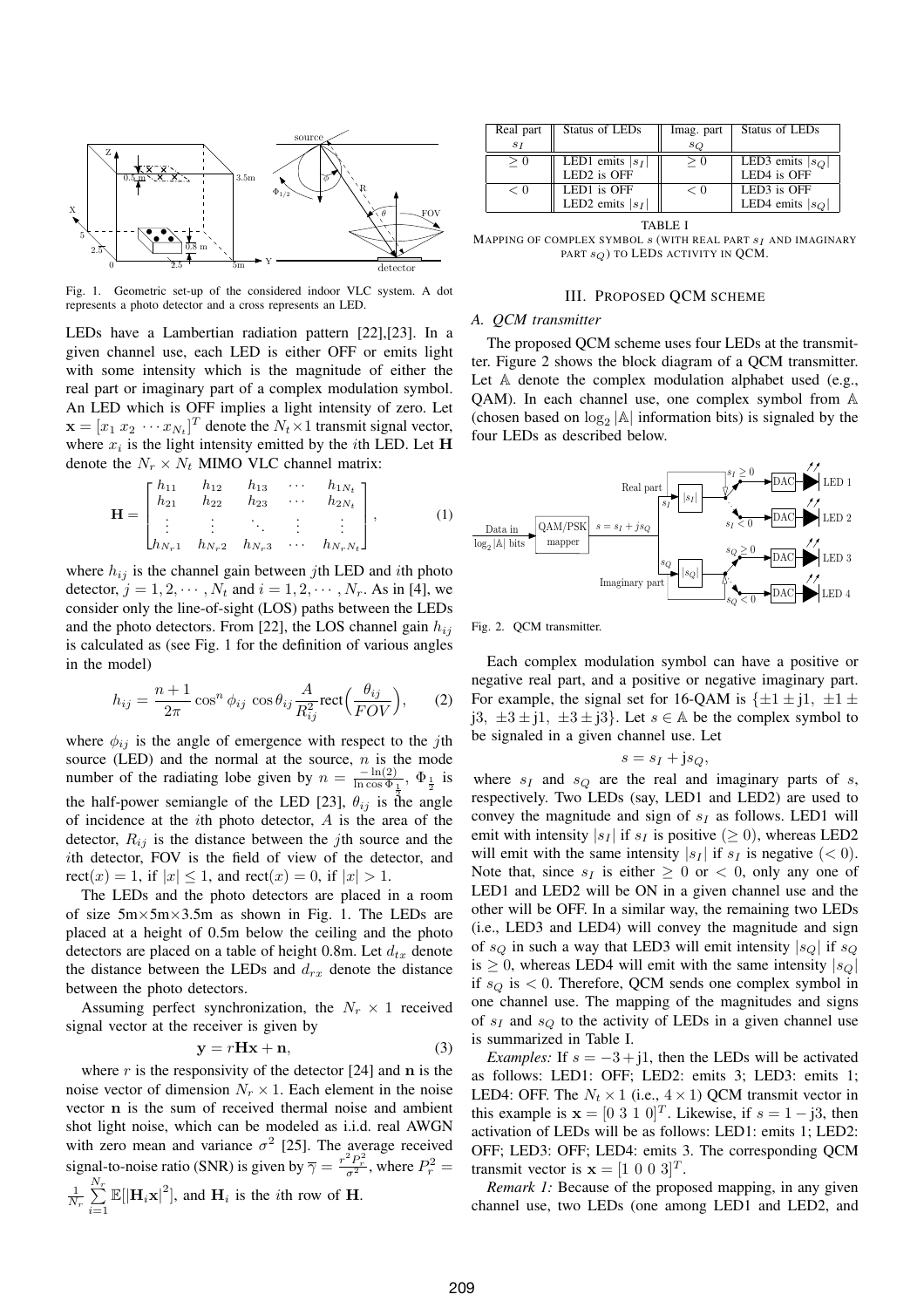another one among LED3 and LED4) will be ON simultaneously and the remaining two LEDs will be OFF.

*Remark 2:* The complex symbol conveyed in a channel use can be detected from the received QCM signal using the knowledge of the QCM map (Table I) at the receiver.

# *B. QCM signal detection*

Figure 3 shows the block diagram of a QCM receiver with  $N_r = 4$  PDs. Following the system model in Sec. II, the  $N_r \times 1$  received signal vector at the output of the PDs is given by (3). Assuming perfect channel knowledge at the receiver, the maximum likelihood (ML) estimate of the transmit vector x is obtained as

$$
\hat{\mathbf{x}}_{ML} = \underset{\mathbf{x} \in \mathbb{S}_Q}{\text{argmin}} \|\mathbf{y} - r\mathbf{H}\mathbf{x}\|^2,\tag{4}
$$

where  $\mathbb{S}_{Q}$  denotes the QCM signal set (consisting of all possible x vectors). The detected vector  $\hat{\mathbf{x}}_{ML}$  is demapped to the corresponding complex symbol  $\hat{s}_{ML}$ , which is then demapped to get the corresponding information bits.



Fig. 3. QCM receiver.



Fig. 4. Placement of LEDs and signal mapping to LEDs.

### *C. BER performance of QCM*

We evaluated the BER performance of QCM through simulations. The various system parameters used in the simulation are listed in Table II. The placement of LEDs and the signal mapping to these LEDs used in the simulations are shown Fig. 4. We evaluate the performance of QCM for various modulation alphabets including BPSK, 4-, 16-, and 64-QAM. In Fig. 5, we plot the simulated BER of QCM with  $d_{tx} = 1$ m and ML detection for BPSK of 1 bit per channel use (bpcu), 4-QAM (2 bpcu), 16-QAM (4 bpcu), and 64-QAM (6 bpcu). From Fig. 5, We observe that QCM achieves  $10^{-4}$ BER at an  $E_b/N_0$  of about 37 dB for BPSK, 40 dB for 4-QAM, 42.5 dB for 16-QAM, and 46.5 dB for 64-QAM. This observed increase in the required  $E_b/N_0$  for increased QAM size is because of the reduced minimum distance for larger QAM size, and it is in line with what happens in conventional RF modulation. In addition, we observe crossovers which

| Room<br>Transmitter | Length $(X)$          | 5m               |
|---------------------|-----------------------|------------------|
|                     | Width $(Y)$           | 5m               |
|                     | Height $(Z)$          | 3.5 <sub>m</sub> |
|                     | No. of LEDs $(N_t)$   | 4                |
|                     | Height from the floor | 3m               |
|                     | Elevation             | $-90^{\circ}$    |
|                     | $\overline{Azimuth}$  | $0^{\circ}$      |
|                     | $\Phi_{1/2}$          | $60^{\circ}$     |
|                     | Mode number, $n$      |                  |
|                     | $d_{tx}$              | $0.2m$ to $4.8m$ |
| Receiver            | No. of PDs $(N_r)$    | 4                |
|                     | Height from the floor | 0.8 <sub>m</sub> |
|                     | Elevation             | $90^{\circ}$     |
|                     | Azimuth               | $0^{\circ}$      |
|                     | Responsivity, $r$     | 1 Ampere/Watt    |
|                     | <b>FOV</b>            | $85^\circ$       |
|                     | $d_{rx}$              | 0.1m             |

TABLE II SYSTEM PARAMETERS IN THE CONSIDERED INDOOR VLC SYSTEM.

show better performance for larger-sized QAM at low SNRs (e.g., crossover between the performance of 4-QAM and 16- QAM at around  $4 \times 10^{-2}$  BER). This crossover occurs due to the degrading effect of an equal-power interferer<sup>2</sup> on the one hand, and the benefit of a strong interferer in multiuser detection<sup>3</sup> on the other hand. This can be further explained with the following example. The signal received at the *i*th PD is  $y_i = h_l |s_l| + h_k |s_Q| + n_i$ , where  $h_l$  and  $h_k$  are the channel gains corresponding to the LEDs chosen to transmit  $|s_I|$  and  $|s_Q|$ , respectively. For 4-QAM, the transmit signals from both the active LEDs will be 1 (i.e., both  $|s_I|$  and  $|s_O|$  will be 1). Whereas for 16-QAM, the transmit signal from each active LED can be 1 or 3 (i.e.,  $|s_I|$  can be 1 or 3, and so is  $|s_O|$ ). Therefore, the received signal for 4-QAM is  $y_i = h_l + h_k + n_i$ . Also,  $h_l$  and  $h_k$  can be nearly equal because of high channel correlation, making 4-QAM detection unreliable at low SNRs. Whereas, since  $|s_I|, |s_O| \in \{1, 3\}$  in 16-QAM, the effect of channel correlation between  $h_l$  and  $h_k$  in 16-QAM detection is reduced. That is,  $\mathbb{E}(|h_l|s_l|-h_k|s_Q||)$  is larger for 16-QAM compared to that for 4-QAM.



Fig. 5. BER performance of QCM with BPSK, 4-QAM, 16-QAM, and 64- QAM at  $d_{tx} = 1$ m.

*Effect of varying*  $d_{tx}$ : Figure 6 shows the effect of varying the spacing between the LEDs  $(d_{tx}$  varied in the range 0.2m to 4.8m) on the BER performance of QCM with 4-QAM and 16-QAM at  $E_b/N_0 = 35$  dB. From Fig. 6, we see that there

<sup>2</sup>Signals from two active LEDs interfere with each other at the receiver.

<sup>&</sup>lt;sup>3</sup>A strong interferer can be effectively canceled in a multiuser detector [26].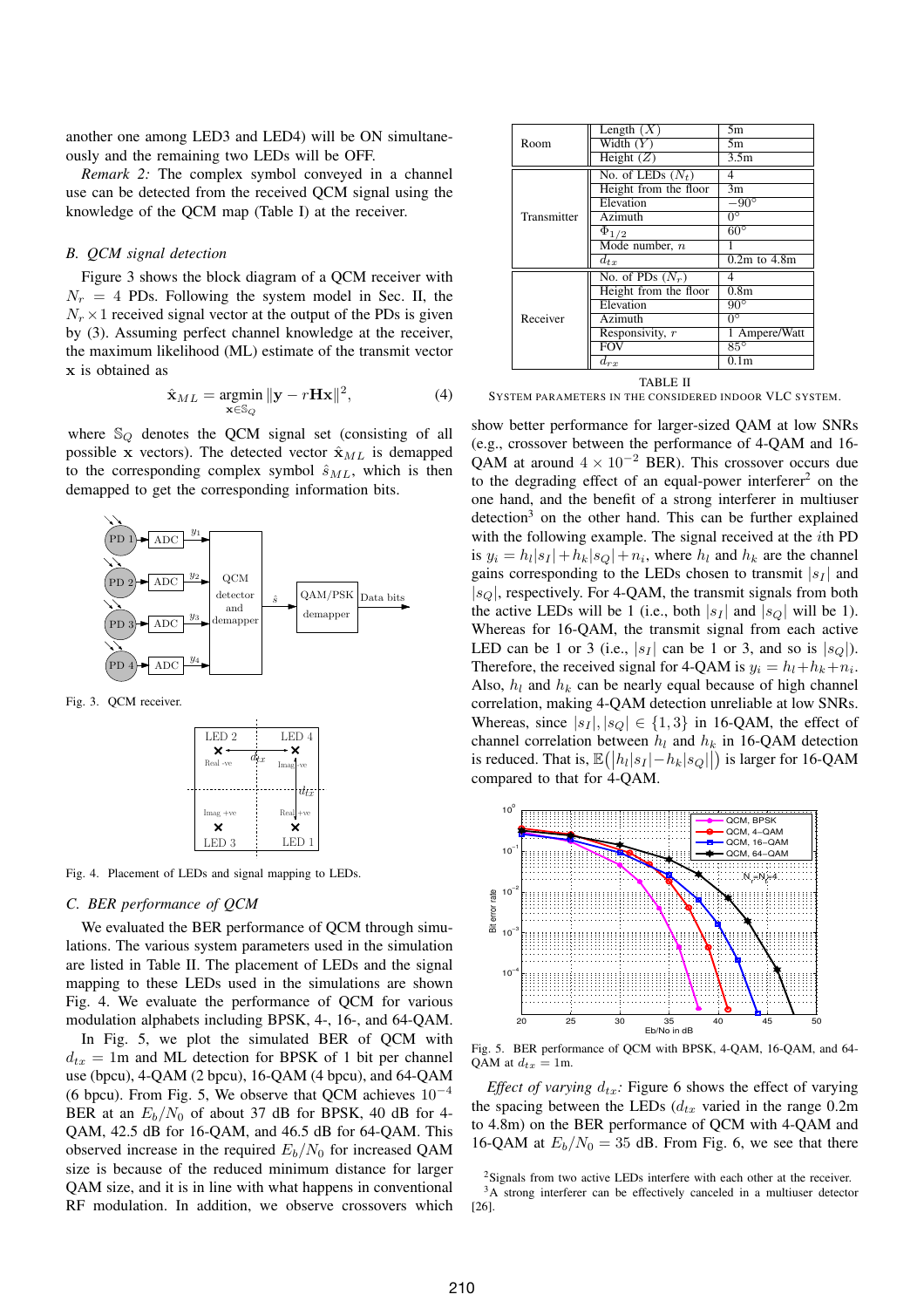

Fig. 6. BER performance of QCM as a function of  $d_{tx}$  for 4-QAM and 16-QAM at  $E_b/N_0 = 35$  dB and fixed  $d_{rx}$ =0.1m.

is an optimum  $d_{tx}$  (around 3m) which gives the best BER performance. If  $d_{tx}$  is increased above and decreased below this optimum spacing, the BER worsens. The reason for this optimum can be explained as follows. On the one hand, the channel gains get weaker as  $d_{tx}$  is increased. This reduces the received signal level, which is a source of BER degradation. On the other hand, the channel correlation also gets weaker as  $d_{tx}$  is increased. This reduced channel correlation is a source of BER improvement. These opposing effects of weak channel gains and weak channel correlations for increasing  $d_{tx}$  results in an optimum spacing. Also, as observed and explained in Fig. 5, in Fig. 6 also we see that QCM with 16-QAM can perform a little better than QCM with 4-QAM when  $d_{tx}$  is small and channel correlation is high.

# IV. QCM WITH PHASE ROTATION

Rotation of complex modulation symbols is known to improve BER performance in RF communications [27]. Motivated by this and the fact that QCM allows the use of complex modulation alphabets in VLC, in this section we explore the possibility of improving the performance of QCM through rotation of the complex modulation symbols.

#### *A. QCM-PR transmitter*

In QCM with phase rotation, a complex symbol from a modulation alphabet A is rotated by a phase angle of  $\theta$  before being transmitted by the quad-LED setup. Let  $s \in A$  be the complex symbol chosen based on the input information bits. Instead of sending the symbol s as such in QCM, the QCM-PR transmitter sends the rotated complex symbol  $s'$  given by

$$
s' = e^{j\theta}s\tag{5}
$$

through the quad-LED setup as described before. Therefore,

$$
s'_I = s_I \cos \theta - s_Q \sin \theta,
$$
  
\n
$$
s'_Q = s_I \sin \theta + s_Q \cos \theta.
$$
 (6)

Let  $x'$  be the QCM transmit vector constructed using  $s'_I$  and  $s'_Q$ . Now,  $x'$  is the transmitted vector corresponding to the complex signal s rotated by a phase angle  $\theta$ .

## *B. QCM-PR signal detection*

We assume that the angle of rotation  $\theta$  is known both at the transmitter and receiver. The ML estimate of the transmitted symbol  $s$  is then given by

$$
\hat{\mathbf{x}}'_{ML} = \underset{\mathbf{x}' \in \mathbb{S}_{QP}}{\operatorname{argmin}} \|\mathbf{y} - r\mathbf{H}\mathbf{x}'\|^2. \tag{7}
$$

where  $\mathbb{S}_{QP}$  denotes the QCM-PR signal set. The detected vector  $\hat{\mathbf{x}}'_{ML}$  is demapped to the corresponding complex symbol  $\hat{s}^{\prime}_{ML}$ , which is then demapped to get the corresponding information bits.

### *C. BER performance of QCM-PR*

We evaluated the BER performance of QCM-PR scheme. The simulation parameter settings, LEDs placement, and signal mapping to LEDs are same as those used in Sec. III-C.

*BER as a function of rotation angle* θ*:* In Fig. 7, we plot the BER of QCM-PR scheme as a function of the rotation angle  $\theta$  (in degrees) at  $d_{tx} = 1$ m. BER plots for 4-QAM with  $E_b/N_0 = 37$  dB and 16-QAM with  $E_b/N_0 = 40$  dB are shown. We limit the range of  $\theta$  value in the x-axis from 0° to 90° as the pattern of the plots repeat after 90° due to symmetry. Note that  $\theta = 0$  corresponds to the basic QCM without rotation. The following interesting observations can be made from Fig. 7. First, for both 4-QAM and 16-QAM, the BER plots are symmetrical with respect to 45°, which can be expected. Second, for 4-QAM,  $\theta = 45^{\circ}$  happens to be the optimum rotation which gives the best  $BER<sup>4</sup>$ . Note that there is more than an order improvement in BER at this optimum rotation compared to basic QCM without rotation (see BERs at  $\theta = 0^{\circ}$  and  $\theta = 45^{\circ}$ ). Third, for 16-QAM, there are two optimum angles around  $45^\circ$  because of symmetry;  $\theta = 43^\circ$ is one of them.

Figure 8 shows a comparison between the BER performance of QCM-PR (with optimum rotation angles) and QCM (no rotation) at  $d_{tx} = 1$ m. BER plots for 4-QAM and 16-QAM are shown. It can be seen that optimum phase rotation improves the BER performance by about 2 to 3 dB.

*QCM-PR vs QCM for different*  $d_{tx}$ : Figure 9 shows how varying  $d_{tx}$  affects the BER performance of QCM-PR and QCM at  $E_b/N_0 = 35$  dB. As observed for QCM in Fig. 6, we see that there is an optimum spacing in QCM-PR as well, which is due to the opposing effects of weak channel gains and weak channel correlation for increasing  $d_{tx}$  values. QCM-PR achieves better performance compared to QCM. For example, at  $d_{tx} = 3$ m, there is about 3 orders of BER improvement for 4-QAM. This reinforces the benefit of phase rotation.

#### V. QCM-OFDM

Since QCM allows the transmission of complex symbols using the quad-LED setup, OFDM signaling can be carried out using QCM. In this section, we present the QCM-OFDM scheme, its detection and performance.

#### *A. QCM-OFDM transmitter*

In the QCM-OFDM transmitter, N complex symbols from A (chosen based on  $N \log_2 |\mathbb{A}|$  information bits) will be transmitted by the four LEDs in  $N$  channel uses, where

<sup>&</sup>lt;sup>4</sup>It is interesting to note that QCM-PR with 4-QAM and  $\theta = 45^{\circ}$ rotation specializes to SSK with  $N_t = 4$ . That is, the 4-QAM signal set when rotated by  $45^{\circ}$  becomes  $\{1 + j0, 0 + j1, -1 + j0, 0 - j1\}$  When mapped to the LEDs as per QCM, the resulting QCM signal set becomes  $\{[1000]^T, [0010]^T, [0100]^T, [0001]^T\}$ , which is the same as the SSK signal set with  $N_t = 4$ . Because of this, only one LED will be ON at a time in QCM-PR with  $\theta = 45^\circ$  and therefore there will be no interference.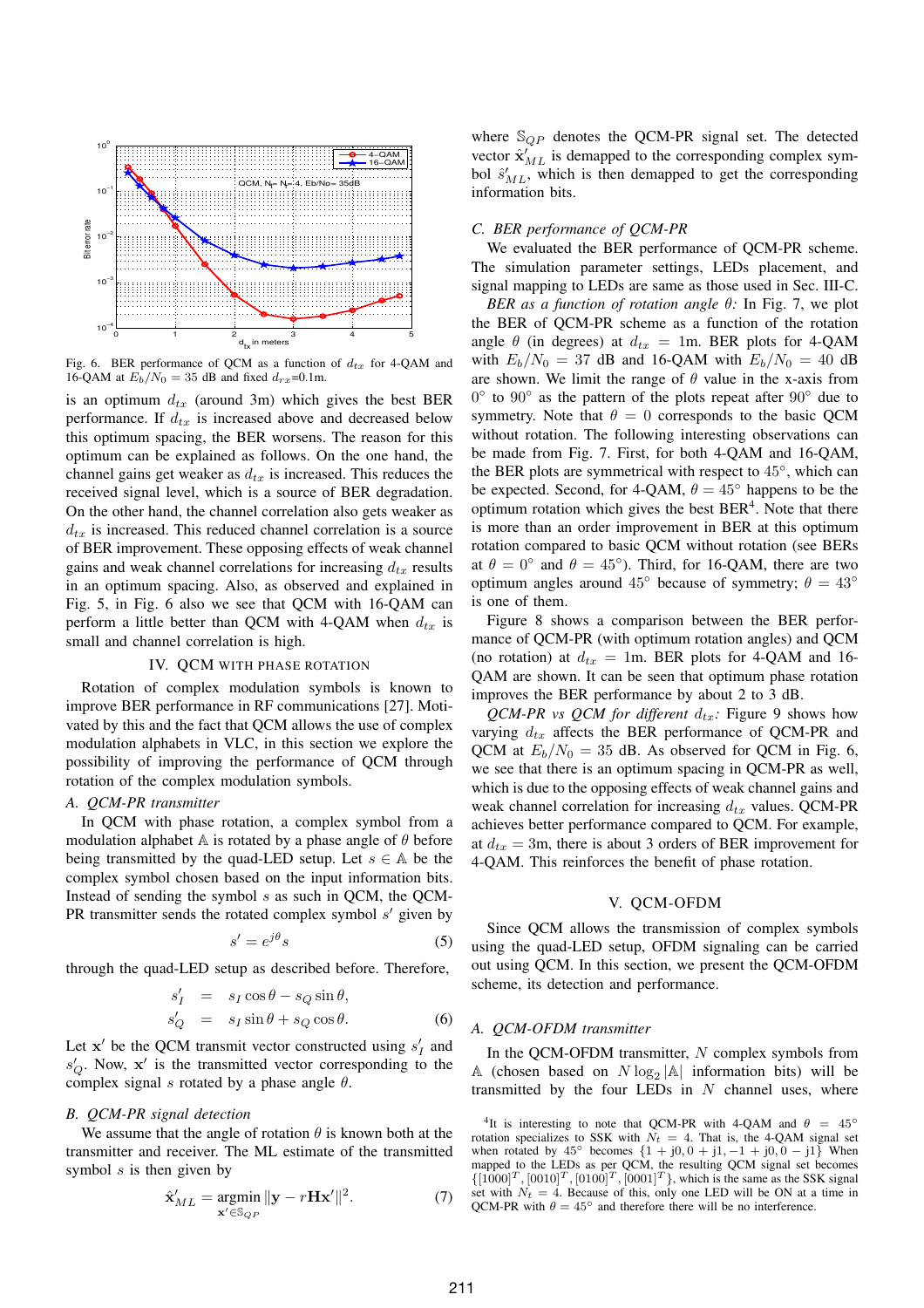

Fig. 7. BER performance of QCM-PR as a function of rotation angle  $\theta$  for 4-QAM,  $E_b/N_0 = 37$  dB and 16-QAM,  $E_b/N_0 = 40$  dB at  $d_{tx} = 1$ m.



Fig. 8. BER versus  $E_b/N_0$  characteristics of QCM and QCM-PR for 4-QAM and 16-QAM at  $d_{tx} = 1$ m.

 $N$  is the number of subcarriers. The  $N$  complex symbols  $\mathbf{v} = [v_1, v_2, \cdots, v_N]^T \in \mathbb{A}^N$  are transformed using inverse Fourier transform (IFFT) to obtain the complex transmit symbols  $\mathbf{s} = [s_1, s_2, \cdots, s_N]^T = \mathbf{F}^H \mathbf{v}$ , where **F** is the Fourier transform matrix. The  $N$  output symbols from the IFFT block are then transmitted one by one in  $N$  channel uses by the quad-LED setup in the QCM transmitter. Thus, effectively  $N$  complex modulation symbols are sent in  $N$ channel uses. Let  $x_n$  denote the  $N_t \times 1$  (i.e.,  $4 \times 1$ ) transmit vector corresponding to  $s_n$ ,  $n = 1, 2, \cdots, N$ .

# *B. QCM-OFDM signal detection*

Let  $Y = [y_1, y_2, \dots, y_N]$  be the matrix of received vectors corresponding to the matrix of transmit vectors  $X =$  $[\mathbf{x}_1, \mathbf{x}_2, \cdots, \mathbf{x}_N]$ , i.e., corresponding to the signal vector  $\mathbf{s} = [s_1, s_2, \cdots, s_N]^T$ . Before performing Fourier transform (FFT) operation, we need to detect the transmitted symbols  $s_i \in [0, \infty)$ . This detection involves two stages, namely, (i) active LEDs identification, and (ii) complex symbol reconstruction.

*1) Active LEDs identification:* To discern the two active LEDs in the quad-LED setup, we compute

$$
z_{i,j} = (\mathbf{h}_j^T \mathbf{h}_j)^{-1} \mathbf{h}_j^T \mathbf{y}_i, \quad j = 1, 2, 3, 4, \quad i = 1, \cdots, N,
$$
\n(8)

where  $h_i$  is the jth column of the channel matrix H. For the ith channel use, the LEDs corresponding to the two largest



Fig. 9. BER versus LED spacing  $(d_{tx})$  characteristics of QCM and QCM-PR for 4-QAM and 16-QAM at  $E_b/N_0 = 35$  dB.

values of  $|z_{i,j}|$  are detected to be active. That is, if  $i_1$  and  $i_2$ are the indices of the active LEDs in the ith channel use, then

$$
\hat{i}_1 = \operatorname*{argmax}_{j \in \{1,2,3,4\}} |z_{i,j}| \qquad i_1 \in \{1,2,3,4\}
$$
  

$$
\hat{i}_2 = \operatorname*{argmax}_{j \in \{1,2,3,4\}\setminus i_1} |z_{i,j}| \qquad i_2 \in \{1,2,3,4\} \setminus i_1.
$$

*2) Complex symbol reconstruction:* After identifying the active LEDs, we need to detect  $s_I$  and  $s_O$ . This can be achieved through a zero-forcing (ZF) type detector. Let  $s_i =$  $[s_I^i, s_Q^i]^T$  be the transmitted signal values corresponding to the complex signal  $s_i$ . Form  $\mathbf{H}_{ZF}$  matrix using the  $i_1$ th and  $i_2$ th columns of H as  $H_{ZF} = [\mathbf{h}_{i_1} \, \mathbf{h}_{i_2}].$  Now, the ZF detector output is given by

$$
\hat{\mathbf{s}}_i = (\mathbf{H}_{ZF}^T \mathbf{H}_{ZF})^{-1} \mathbf{H}_{ZF}^T \mathbf{y}_i.
$$
 (9)

Finally, an estimate of the transmitted complex symbol is obtained as  $\hat{s}_i = \hat{s}_I^i + j\hat{s}_Q^i$ . Now,  $\hat{\mathbf{v}} = \mathbf{F}\hat{\mathbf{s}}$ . The  $N \log_2 |\mathbb{A}|$ information bits are demapped from  $\hat{v}$ .

#### *C. Minimum distance detector*

The above zero forcing detector is a sub-optimal detector. Therefore, to further improve the performance of QCM-OFDM, we use a minimum distance (MD) detector. This detector is described as follows. Let  $\mathbb{S}_F$  be the set of all possible values the vector s can take, i.e.,  $s \in S_F$  and  $|\mathbb{S}_F| = |\mathbb{A}^N|$ .  $\mathbf{x}_n$  is the QCM transmit vector in the *n*th channel use,  $n = 1, 2, \cdots, N$ , and  $\mathbf{X} = [\mathbf{x}_1, \mathbf{x}_2, \cdots, \mathbf{x}_N]$ is the matrix of QCM transmit vectors for one QCM-OFDM symbol. Let  $\mathbb{S}_{QO}$  be the set of all possible values of the matrix **X**, i.e.,  $X \in \mathbb{S}_{QO}$  and  $|\mathbb{S}_{QO}| = |A^N|$ . Therefore, for every  $\mathbf{v} \in A$  there exists a corresponding matrix  $\mathbf{X} \in \mathbb{S}_{QO}$  and vice versa. The estimate of v in the MD detector is obtained as

$$
\hat{\mathbf{v}} = \underset{\mathbf{X} \in \mathbb{S}_{QQ}}{\operatorname{argmin}} \|\mathbf{Y} - r\mathbf{H}\mathbf{X}\|.
$$
 (10)

The  $N \log_2 |\mathbb{A}|$  information bits are demapped from  $\hat{\mathbf{v}}$ .

# *D. BER performance of QCM-OFDM*

We evaluated the BER performance of QCM-OFDM scheme through simulations. The simulation parameter settings, LEDs placement, and signal mapping to LEDs are same as those used in Sec. III-C. Figure 10 shows the BER